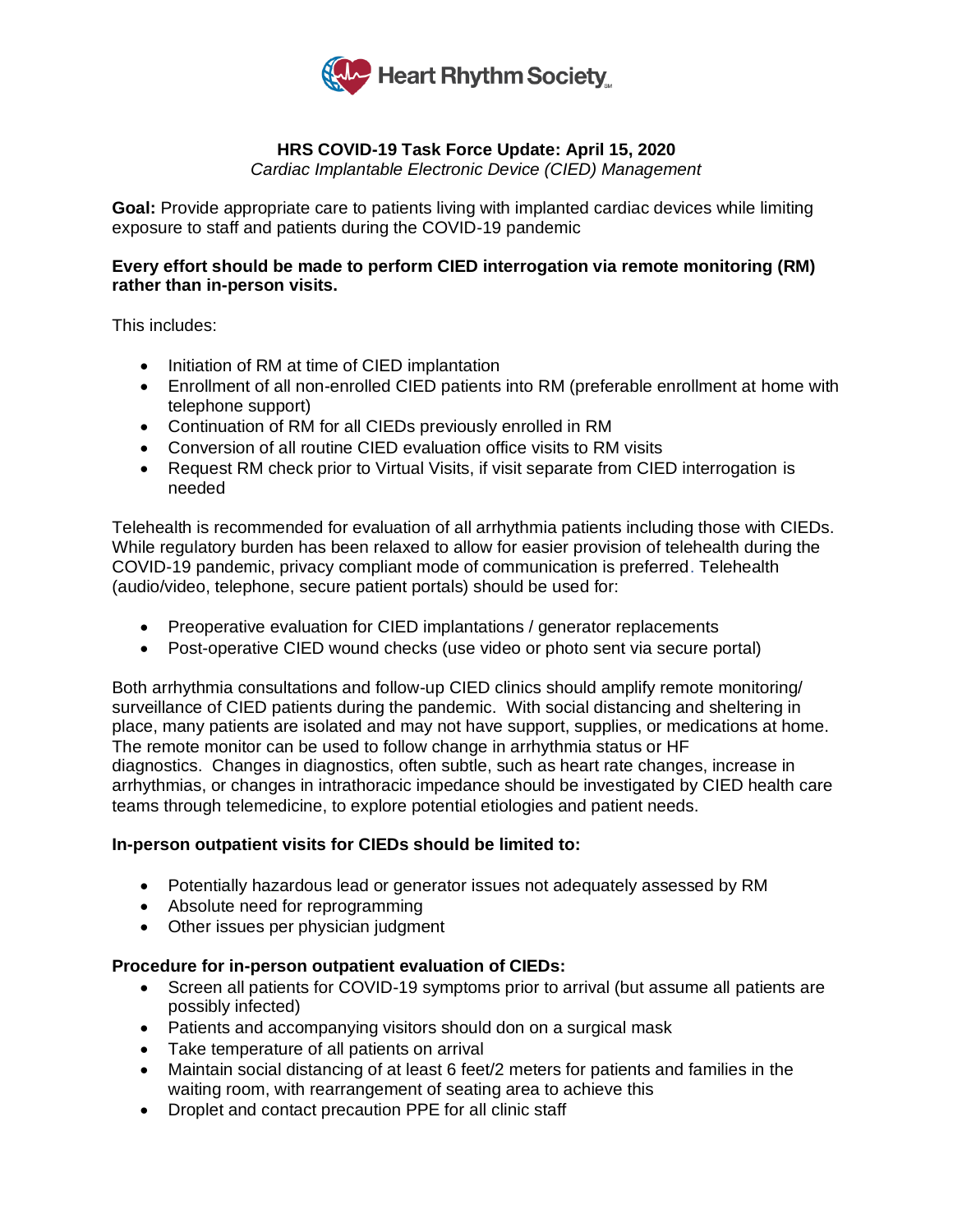

• Thoroughly clean all programmers and patient contact areas between each patient. Consider the use of disposable programmer head sleeves.

## **Inpatient or Emergency Room Management:**

Interrogation/consultation should only be performed if it will have an impact on patient care. Patient history taking via phone or telehealth is strongly suggested to help limit staff and patient exposure to COVID-19. Routine device interrogation should be avoided.

If possible, utilize "in hospital" remote monitoring technology and encourage the patient's family to bring the patient's home remote monitor to the hospital to be used at the bedside.

Don appropriate droplet and contact precaution PPE prior to approaching the patient.

### **Indications for device evaluation (considerations, or at physician's discretion)**

- Suspected device malfunction
	- $\circ$  Pacemaker with inappropriate pacing or sensing noted on ECG/telemetry strip
	- o ICD failure to deliver therapy during ventricular arrhythmia
- CIEDs suspected to be at ERI in patient who does not have RM enabled
- ICD shock(s)
- ICD patients with sustained or pace terminated ventricular arrhythmias
- ICD with audible or vibratory alerts
- Preoperative evaluation before surgery if no interrogation within 6 months. For most surgical procedures a magnet can be placed over the device during the procedure to suspend tachyarrhythmia detection and therapy
- Emergent / urgent MRI evaluation
- Syncope with CIED implanted, if device malfunction or ventricular arrhythmia suspected
- Untreated sustained tachycardia in CIED patient
- Assessment for detection of AF in stroke patient

#### **CIED evaluation not advised:**

- Routine device check / interrogation
- MRI planning in patients with loop recorders
- Pre-operative planning if not pacer dependent
	- $\circ$  Application of a magnet is encouraged to suspend tachycardia therapies in a patient with an ICD, or to ensure pacing therapy in the setting of electrocautery in patient with pacemaker
- CRT optimization
- Arrhythmia burden assessment

#### **Magnet use (considerations)**

There are circumstances where deactivation of tachycardia therapies is appropriate, particularly if the patient is being transitioned to palliative care in end of life situations.

#### **Magnet Use for ICD:**

• A magnet placed over the ICD will disable tachycardia detection and resultant therapy (while the device will continue to pace if heart rate falls below the programmed lower rate)